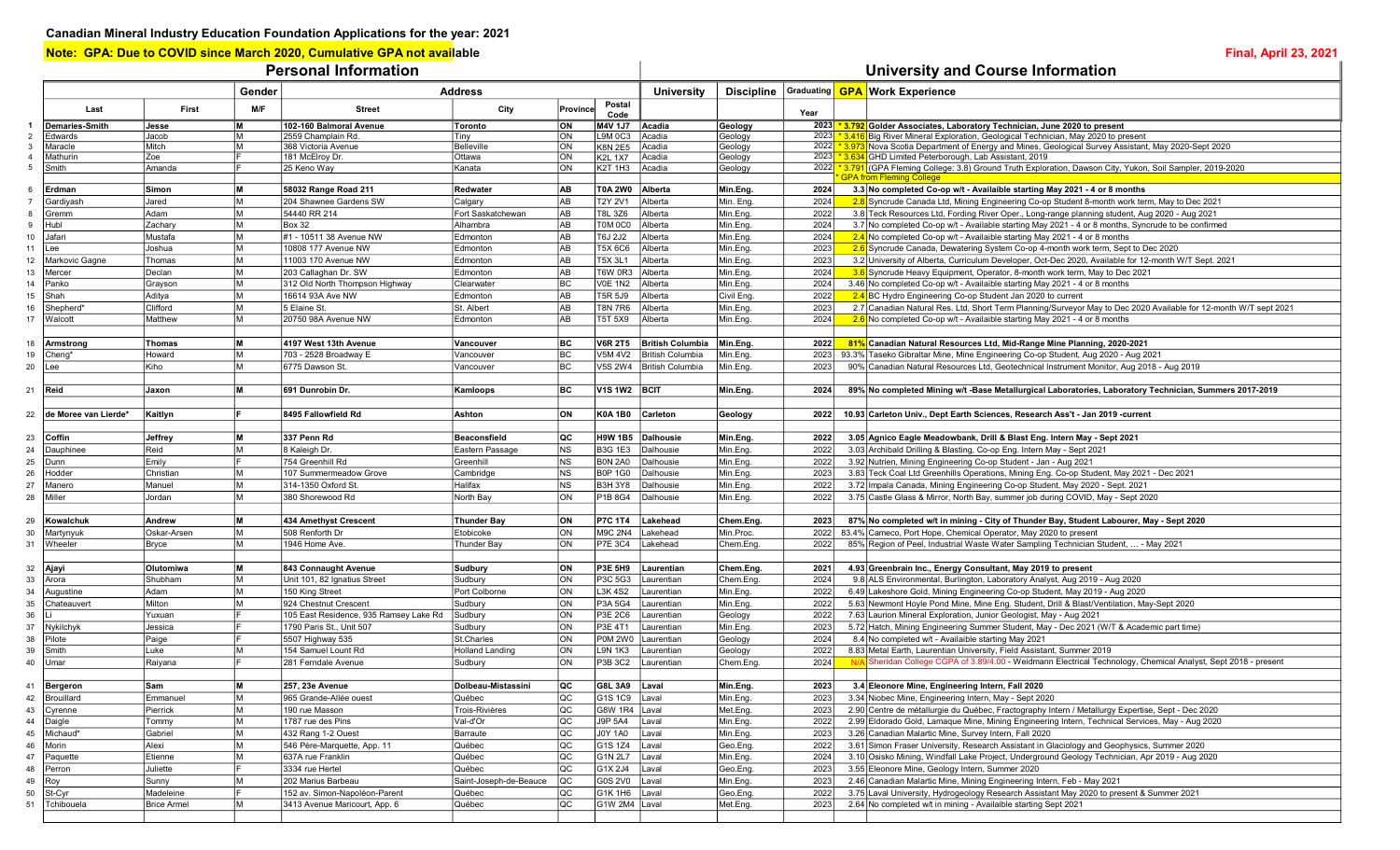|          |                          |                       | Gender   |                                                         | Address                                 |                  |                           | <b>University</b>              | Discipline   Graduating |              | <b>GPA Work Experience</b>                                                                                                                                                               |
|----------|--------------------------|-----------------------|----------|---------------------------------------------------------|-----------------------------------------|------------------|---------------------------|--------------------------------|-------------------------|--------------|------------------------------------------------------------------------------------------------------------------------------------------------------------------------------------------|
|          |                          |                       |          |                                                         |                                         |                  | Postal                    |                                |                         |              |                                                                                                                                                                                          |
|          | Last                     | First                 | M/F      | <b>Street</b>                                           | City                                    | Province         | Code                      |                                |                         | Year         |                                                                                                                                                                                          |
| 52       | <b>Bhatti</b>            | Yusuf                 | lм       | 92 Silver Rose Crescent                                 | <b>Markham</b>                          | lon.             | <b>L6C 1W6</b>            | McGill                         | Min.Proc.               | 2023         | 3.29 DRA Global, Montréal, Junior Process Engineer & Business Dev. Intern, Current                                                                                                       |
| 53       | Fayjhi                   | <b>Rim</b>            | lм       | 194 Duguette Street                                     | Chateauguary                            | <b>QC</b>        | J6J 2B4                   | McGill                         | Min.Eng.                | 2023         | 3.90 No completed w/t in mining - Seeking his first Co-op Work Term of 4 months starting in May 2021                                                                                     |
| 54       | Huang                    | Yifei (Bill)          | lм       | 3220, 142 Street                                        | Surrey                                  | BC               | V4P 3P3                   | McGill                         | Met.Ing.                | 2023         | 3.72 Hatch Ltd., Mississauga, Pyrometallurgy Intern, Mai 2021 - Aug 2022                                                                                                                 |
| 55       | Jaber                    | Rami                  | lм       | 456 - 1414 rue Chomedev                                 | Montréal                                | QC               | H3H 0A2                   | McGill                         | Min.Eng.                | 2022         | 3.43 Teck Resources Ltd., Greenhills Operations, Mining Engineering Sturent, Jan 2020 - present                                                                                          |
| 56       | Jumakhar                 | Nasib                 | lм<br>lм | 148 rue Gemme                                           | Granby                                  | loc              | <b>J2J 1Y7</b>            | McGill                         | Min.Eng.                | 2024         | 3.61 No completed w/t in mining - Availaible starting May 2022                                                                                                                           |
| 57       | Levine<br>Pelletie       | Avery<br>Zachary      | lм       | 444 Stratford Road<br>18 Senneville Road                | Oakville<br>Senneville                  | <b>ON</b><br>loc | L6H 6Z2<br>H9X 1B6        | McGill<br>McGill               | Met.Eng.<br>Met.Eng.    | 2024<br>2023 | 3.64 CIMA, Mineral Processing Consulting Intern, May - Aug 2021<br>3.63 Siemens Gamensa Renewable Energy, Den Haag Netherlands, Co-op Student/Intern Researching, Winter 2021            |
| 58<br>59 | Rose                     | Neil                  | lм       | 1649 San Juan Avenue (to be confirmed)                  | Victoria                                | <b>BC</b>        | <b>V8N 5G2</b>            | McGill                         | Min.Proc.               | 2024         | 3.91 No completed w/t in mining - As per his schedule first wort term in January 2022                                                                                                    |
| 60       | Sharebain                | Omar Abou             | lм       | 141 rue des Frênes                                      | Pincourt                                | loc              | <b>J7W 9V4</b>            | McGill                         | Min.Eng.                | 2022         | 3.35 WSP Montréal, Geotechnical Intern, May - Aug 2021                                                                                                                                   |
| 61       | Zhang                    | Ruolin                | lм       | 375 Oak Lawn Road                                       | Winnipeg                                | <b>IMB</b>       | R3Y 0H6                   | McGill                         | Met.Eng.                | 2023         | 3.75 Rio Tinto Alcan, Incoming Process Engineering Intern, May-Aug 2021                                                                                                                  |
|          |                          |                       |          |                                                         |                                         |                  |                           |                                |                         |              |                                                                                                                                                                                          |
| 62       | <b>Clarke</b>            | Benjamin              | lм       | 592 St.Thomas' Line                                     | Paradise                                | INL              | <b>A1L 3T4</b>            | Memorial                       | Geology                 | 2022         | 3.45 Memorial Univ. Dept of Earth Sciences. Laboratory Assistant. 2019-2020                                                                                                              |
| 63       | Coxon                    | lan                   | lм       | 136 Cumberland Crescent                                 | St.John's                               | NL               | A1B 3M5                   | Memorial                       | Geology                 | 2022         | 3.94 NL Boreal Ecosystem Latitudinal Transect, Research Assistant, 2021 - Present                                                                                                        |
| 64       | Waye                     | Russell               | lм       | 11a Wickham Pl. (to be confirmed)                       | St.John's                               | NL               | A1B 3L5                   | Memorial                       | Geology                 | 2023         | 3.44 Hatch Ltd (1st & 2nd W/T) Structural Engineering Co-op, 2018 & 2019                                                                                                                 |
|          |                          |                       |          |                                                         |                                         |                  |                           |                                |                         |              |                                                                                                                                                                                          |
| 65       | O'Connor                 | Anna Kathleen         |          | 49 Silverwood Drive Valley                              | Truro                                   | <b>NS</b>        | <b>B6L 4J1</b>            | <b>New Brunswick</b>           | Geo.Eng.                | 2023         | 2.8 Province of New Brunswick, Geotechnical Asset Management Projects as Student, Summer 2021                                                                                            |
|          |                          |                       |          |                                                         |                                         |                  |                           |                                |                         |              |                                                                                                                                                                                          |
| 66       | <b>Baddar</b>            | <b>Hakim</b>          | lм       | 236 rue Chaplin                                         | Repentigny                              | <b>QC</b>        | J5Z 4J6                   | Polytechnique                  | Min.Eng.                | 2022         | 2.22 Canadian Malartic, Project Management Internship, 2019 - Seleine Mine, Engineering Internship in production, 2020                                                                   |
| 67       | Bissonnette              | William               | lм       | 3 rue Daumier                                           | Candiac                                 | loc              | J5R 6E8                   | Polytechnique                  | Geo.Eng.                | 2023         | 2.73 Lamaque Mine, Eldorado Gold, Exploration Internship, Summer 2020 - UQAT, RN, Hydrogeology Internship, Summer 2021                                                                   |
| 68       | Cossette                 | Charlotte             |          | 211 avenue Pierre-Larivière                             | Rouyn-Noranda                           | <b>QC</b>        | <b>J9Y 1J8</b>            | Polytechnique                  | Geo.Eng.                | 2023         | 2.31 Agnico Eagle Val-d'Or, Geology Dept., Service and Development Center Intern, Summer 2019 & 2020                                                                                     |
| 69       | Cournoyer                | Frederic              | lм       | 419 Richard                                             | Longueuil                               | <b>QC</b>        | <b>J4L 3A6</b>            | Polytechnique                  | Min.Eng.                | 2024         | 3.92 Fournier & Fils, Val-d'Or, Mining Sector Intern, Summer 2021                                                                                                                        |
| 70       | Couture                  | Ismael                | M        | 328 rue des Boutons d'or                                | Lévis                                   | lQC              | G7A 5C8                   | Polytechnique                  | Min.Eng.                | 2023         | 2.16 Glencore, Raglan Mine, Surface Mining Engineering Internship, Summer 2021                                                                                                           |
| 71       | Demers                   | Laurence<br>Antoine   | lм       | 87 rue Grondin                                          | Saint-Eustache                          | lQC<br>lQC       | <b>J7R 2Y5</b><br>J0T 1J3 | Polytechnique                  | Geo.Eng.                | 2023<br>2024 | 2.10 Organisme de bassin versant Abitibi-Jamésie, Awareness Officer, Summer 2020                                                                                                         |
| 72       | Desjardins               |                       | lм       | 1035 rue de la Pisciculture<br>427 rue Martine          | Saint-Faustin-Lac-Carré<br>Saint-Jérôme | lQC              | J7Z 6V9                   | Polytechnique<br>Polytechnique | Geo.Eng.<br>Geo.Eng.    | 2023         | 4.00 MERN, Intern in Geological Mapping, Exploration, Laboratory Work, May - Aug 2021<br>3.26 URSTM-IRME-UQAT, Rouyn-Noranda, Assistant in a geological scientific research, Summer 2021 |
| 73<br>74 | Dubois-Roy<br>Elarroussi | François<br>Amir Omar | lм       | 3781 Jean-Béraud                                        | Laval                                   | loc              | <b>H7T 2X2</b>            | Polytechnique                  | Min.Eng.                | 2024         | 3.07 Hecla Casa Berardi Mine, La Sarre, Intern in Mineral Processing, Summer 2021                                                                                                        |
| 75       | Emond-Descôteaux*        | Philomène             |          | 70 avenue Vivian                                        | Mont-Royal                              | <b>QC</b>        | <b>H3P 1N5</b>            | Polytechnique                  | Geo.Eng.                | 2022         | 3.15 Polytechnique, Geochemistry intern, Winter 2020 (4 months)                                                                                                                          |
| 76       | Fanfan                   | Anne Anca Arrielle    |          | 2386 rue Lavallée                                       | Longueuil                               | <b>QC</b>        | <b>J4L 1R4</b>            | Polytechnique                  | Min.Eng.                | 2023         | 3.27 No completed w/t in mining yet                                                                                                                                                      |
| 77       | Girard                   | Julien                | lм       | 136 rue Chartrand                                       | Gatineau                                | loc              | J9H 6Y1                   | Polytechnique                  | Min.Eng.                | 2022         | 3.92 IRME-UQAT, Intern in Revegetation, Hydrogeology and Mining Restoration, May-Aug 2020                                                                                                |
| 78       | Gouajeu Tsague           | Etienne Parodi        | lм       | 12404 Avenue Allard, App. 8                             | Montréal                                | QC               | H1G 6B4                   | Polytechnique                  | Min.Eng.                | 2022         | 3.15 Hecla Casa Berardi Mine, La Sarre, Intern in undground engineering, Summer 2020                                                                                                     |
| 79       | Hébert                   | Vincent               | lм       | 37 rue de Richelieu                                     | Blainville                              | loc              | J7B 1M2                   | Polytechnique                  | Geo.Eng.                | 2021         | 3.47 Canadian Malartic Mine, Internship in Geology for Development, Fall 2020                                                                                                            |
| 80       | Kengne                   | Merlin Jules          | lм       | 2350 boulevard Edouard-Montpetit, 11240                 | Montréal                                | lQC              | H3T 1J4                   | Polytechnique                  | Min.Eng.                | 2023         | 2.00 No completed w/t in mining yet                                                                                                                                                      |
| 81       | Lavoie                   | Alex                  | lм       | 2535 rue Isaac-Joques                                   | Saint-Jérôme                            | <b>QC</b>        | <b>J7Y 0K7</b>            | Polytechnique                  | Geo.Eng.                | 2023         | 2.46 Eldorado, Lamaque Mine, Geology Intern, Summer 2020 - ArcelorMittal, Project Management Team, Summer 2021                                                                           |
| 82       | Legault*                 | Nicolas               | lм       | 10585 rue Berri, App. 1                                 | Montréal                                | loc              | <b>H3L 2H2</b>            | Polytechnique                  | Min.Eng.                | 2023         | 3.08 No completed w/t in mining yet - FRE Composites Inc., Lachute, Seasonal Intern, 2016-2020                                                                                           |
| 83       | Morissette               | Jessyca               |          | 306-2767 Edouard Montpetit                              | Montréal                                | QC               | H3T 1J6                   | Polytechnique                  | Geo.Eng.                | 2024         | 2.75 Agnico Eagle, Geology Intern, Summer 2021                                                                                                                                           |
| 84       | Onnis-Goule              | Noah                  | lм       | 500 boulevard Robin, App. 2 (to be confirmed Laval      |                                         | QC               | H7N 1W6                   | Polytechnique                  | Min.Eng.                | 2023         | 3.20 No completed w/t in mining yet, Ne-Daak-Kii-Me-Naan Inc., Forestry Assistant, 2018-2020                                                                                             |
| 85       | Plamondon                | Marie                 |          | 1856 rue du Limousin                                    | Sainte-Julie                            | loc              | J3E 1A5                   | Polytechnique                  | Min.Eng.                | 2023         | 3.64 Canadian Malartic Mine, Technical Services Intern, Summer 2020                                                                                                                      |
| 86       | Primeau-Ouellet          | Alexis                | lм       | 1551 rue du Nichoir                                     | Prévost                                 | <b>QC</b>        | <b>JOR 1TO</b>            | Polytechnique                  | Geo.Eng.                | 2024         | 3.96 No completed w/t in mining yet                                                                                                                                                      |
| 87       | Rouillard                | Jeremy                | lм       | 361 Chemin de la Rivière-Blanche                        | Mayo                                    | <b>QC</b>        | <b>J8L 4K5</b>            | Polytechnique                  | Min.Eng.                | 2023         | 3.37 Westwood Mine, Survey Intern, Fall 2020 - Eleonore Mine, Blasting Drilling Intern, Winter 2021 -                                                                                    |
| 88       | Sonko                    | Elhadj Ibrahima       | lм       | 6655 Avenue Fielding                                    | Montréal                                | loc              | <b>H4V 1N4</b>            | Polytechnique                  | Geology                 | 2023         | 2.55 No completed w/t in mining yet                                                                                                                                                      |
| 89       | Szabo Som <sup>®</sup>   | Clarissa              | lм       | 2909 rue Madeleine Dansereau                            | Montréal<br>Montréal                    | loc<br> QC       | H1Y 3J6<br>H4J 2H8        | Polytechnique                  | Geo.Eng.                | 2022<br>2022 | 3.77 Geninovation, Geotechnical / Environmental Intern, Summer 2020 - Polytechnique, Research Assistant, Oct 2020 - May 2021                                                             |
| 90<br>91 | Tegofack<br>Therrien     | Rodrigue<br>Alexandra |          | 11820 rue Grenet, App 39<br>271 Rang de la Rivière Nord | Saint-Liguori                           | lQC              | <b>JOK 2X0</b>            | Polytechnique<br>Polytechnique | Min.Eng.<br>Geo.Eng.    | 2024         | 2.66 IRME, characterization of materials from the Canadian Malartic mine, Sept - Dec 2018<br>3.91 No completed w/t in mining yet - To be confirmed MERN, Exploration Intern, Summer 2021 |
| 92       | Thibault                 | Emile                 | lм       | 1368 Adoncour                                           | Longueuil                               | loc              | J4J 5L3                   | Polytechnique                  | Geo.Eng.                | 2024         | 3.58 SL Exploration Inc., Assistant Geologist Mineral Exploration, Summer 2021                                                                                                           |
| 93       | Zouré                    | Ousseni               | lм       | 8385 24e Avenue, App. 4                                 | Montréal                                | loc              | 11Z 3Z2                   | Polytechnique                  | Min.Eng.                | 2023         | 3.45 No completed w/t in mining yet                                                                                                                                                      |
|          |                          |                       |          |                                                         |                                         |                  |                           |                                |                         |              |                                                                                                                                                                                          |
| 94       | Czyczurko                | Alexi                 | lм       | 112 Albion Pl.                                          | Sarnia                                  | lon.             | <b>N7S4S5</b>             | Queen's                        | Min.Eng.                | 2022         | 2.31 Canadian Natural Res. Ltd., Mining Engineering Intern, Waste & Reclamation Planning, May 2020- present                                                                              |
| 95       | Di Battista              | Morena                |          | 43 Klein's Ridge                                        | Kleinburg                               | ION.             | L4H 3N5                   | Queen's                        | Min.Eng.                | 2923         | 3.57 Scotiabank, Credit Risk Associate, May-Aug 2021                                                                                                                                     |
| 96       | Flis                     | David                 | lм       | 70 Portsmouth Cres.                                     | Ancaster                                | lon              | <b>J9K 1L2</b>            | Queen's                        | Min.Eng.                | 2023         | 3.10 Queen's Engineering Society, Lab Supervisor and Receptionist, Setp 2020 - April 2021                                                                                                |
| 97       | Germain                  | Ryder                 | lм       | 411 Donnybrook Road                                     | Oakville                                | <b>ON</b>        | L6J 4Y2                   | Queen's                        | Min.Mech.               | 2023         | 3.97 Triple Diamond Truck & Trailer, Inventory Management, 2020                                                                                                                          |
| 98       | Hague*                   | Jason                 | lм       | 778 Sylvain Ave.                                        | North Vancouver                         | <b>BC</b>        | V7R 2G1                   | Queen's                        | Min.Mech.               | 2022         | 3.68 Kirkland Lake Gold, Engineering Co-op Student, 2020 - present                                                                                                                       |
|          | 99 Hrudka                | Emily                 |          | 241 Pryde Blvd                                          | Exeter                                  | ON               | <b>NOM 1S1</b>            | Queen's                        | Min.Proc.               | 2022         | 3.28 Canadian Natural Resources Ltd, Tailings Engineering Student, Sept 2020 - Aug 2021                                                                                                  |
|          | 100 LeCocq               | Hannah                |          | 91 Bennett Ave.                                         | Moncton                                 | N <sub>B</sub>   | E1E 4H3                   | Queen's                        | Min.Eng.                | 2022         | 3.47 Alamos Gold, Mine Engineer Intern, June 2020 - Aug 2021                                                                                                                             |
| 101      | Meadows**                | Charles               | lм       | 79 Hawkesbury Crescent                                  | Winnipeg                                | <b>MB</b>        | R3P 1Y4                   | Queen's                        | Min.Eng.                | 2022         | 3.36 Teck Resources Ltd., Dispatch Engineer Co-op Student, May 2020 - present                                                                                                            |
| 102      | Tweedie                  | Thomas                | lм       | 1565 Hillside Drive                                     | London                                  | ON               | <b>N6G 4M6</b>            | Queen's                        | Geo.Eng.                | 2022         | 3.90 BGC Engineering, Engineering Summer Student, Summer 2019 & 2021                                                                                                                     |
| 103      | Twinney                  | Julia                 |          | 43 Discovery Ridge Cir SW                               | Calgary                                 | AB.              | T3H 5T8                   | Queen's                        | Min.Eng.                | 2023         | 3.91 Robert M. Buchan Dept. Of Mining, Research Assistant, May - Aug 2021                                                                                                                |
| 104 Vo   |                          | Dalena                |          | 3152 Louis Street                                       | Val Caron                               | ON               | P3N 1B9                   | Queen's                        | Min.Eng.                | 2023         | 3.67 Engineering Society of Queen's University, Incoming Director of Services, Feb 2021 - present                                                                                        |
|          |                          |                       |          |                                                         |                                         |                  |                           |                                |                         |              |                                                                                                                                                                                          |
|          | 105 Bolster<br>106 Boser | Kevin<br>Jodi         | lм<br>lм | P.O. Box 21<br><b>Box 256 RR6</b>                       | Watino<br>Saskatoon                     | AB<br><b>SK</b>  | T0H 3R0<br>S7K 3J9        | Saskatchewan<br>Saskatchewan   | Geo.Eng.<br>Geo.Eng.    | 2023<br>2023 | 76% The Mosaic Company, Engineering Internship Student, 2020 - present<br>76% Nutrien Ltd, Mine Engineering Intern, 2020 - Nutrien Ltd.Lanigan Potash, Co-op Mine Engineering, May 2021  |
|          | 107   De Souza Macedo    | lgor                  | lм       | 316 - 380 Quarry Way SE                                 | Calgary                                 | AB               | <b>T2C 5R6</b>            | Saskatchewan                   | Geology                 | 2022         | 73% University of Saskatchewan, Student Administrative Assistant, Sept 2019 - present                                                                                                    |
| 108      | Forester                 | Danielle (Dany)       |          | 229 - 121 Willowgrave Cres.                             | Saskatoon                               | <b>SK</b>        | S7W 0R1                   | Saskatchewan                   | Geology                 | 2022         | 75% Alamos Gold, Geological Summer Assistant, July - August 2020                                                                                                                         |
| 109      | Goodhand                 | Deserae               |          | 202 Ottawa Ave. South                                   | Saskatoon                               | <b>SK</b>        | S7M 3L5                   | Saskatchewan                   | Chem.Eng.               | 2022         | 79% Cameco Corp., Summer Internship, May - August 2021                                                                                                                                   |
| 110      | Heinbigner*              | Keira                 |          | 901 Simcoe St.                                          | Moose Jaw                               | <b>SK</b>        | <b>S6H 3J1</b>            | Saskatchewan                   | Geo.Eng.                | 2023         | 72% Mosaic Potash Belle Plaine, Environmental Eng. Summer Student, May - August 2020                                                                                                     |
|          | 111 Kolesnikow           | Samuel                | lм       | Site 503 Comp 155 RR5                                   | Saskatoon                               | <b>SK</b>        |                           | Saskatchewan                   | Geo.Eng.                | 2023         | 62% Nutrien Ltd., Mine Operations Team, 16-month work term, May 2021 - August 2022                                                                                                       |